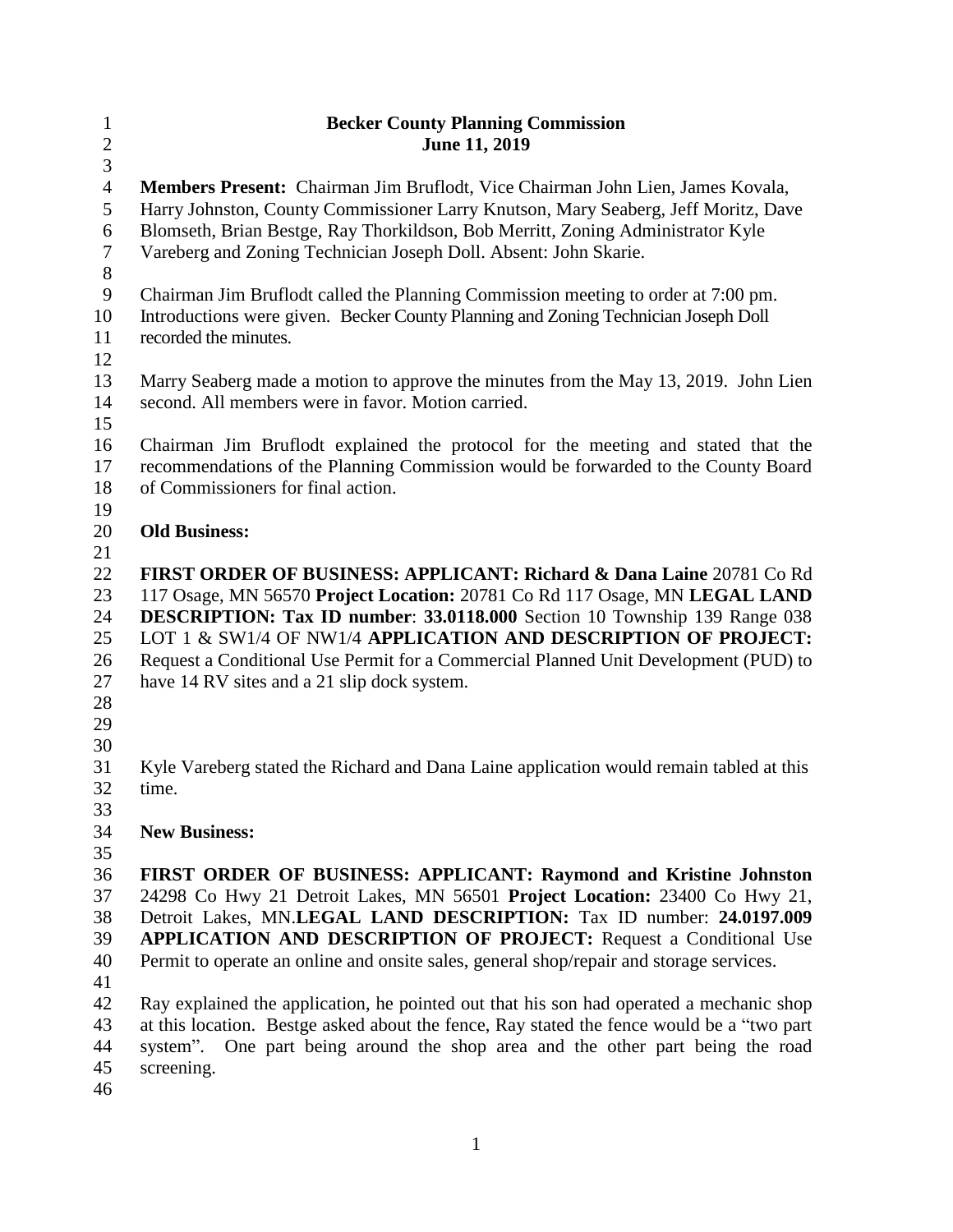- No person from the public spoke for or against the application and there were no written correspondence.
- 
- The board disscused the application. Lien stated the location is ideal for such an aplication.
- 

## **MOTION: Seaberg made a motion to approve the application as submitted and Lien seconded. All in favor. Motion carried.**

 **SECOND ORDER OF BUSINESS: APPLICANT: Lake Region Coop. Electric Assoc.** Po Box 643 Pelican Rapids, MN 56572 **Project Location:** 10168 Saint Marys Rd. **LEGAL LAND DESCRIPTION:** Tax ID number: **17.0402.000 APPLICATION AND DESCRIPTION OF PROJECT:** Request a Conditional Use Permit to rebuild a Lake Region Electric Cooperative, Lake Eunice substation, from a 41,600-volt substation to a 115,000-volt substation.

- 
- Vareberg introduced the application.
- 

 Al Fazio explained the application to the board. The new substation will be built on the same land as the existing substaion. Once the new substation is built the old one will be removed.

 No person from the public spoke for or against the application. There were no written correspondence for this applicatoin.

 **MOTION: Merritt made a motion to approve the application as submittted. Moritz seconded. All in favor. Motion Carried.**

 **THIRD ORDER OF BUSINESS: APPLICANT: Osage Self Storage** 45120 Maple Lane Osage, MN 56570 **Project Location:** 23400 Co Hwy 21, Detroit Lakes, MN.**LEGAL LAND DESCRIPTION:** Tax ID number: **21.0271.003 AND** Tax ID number: 210271001; **APPLICATION AND DESCRIPTION OF PROJECT:** Request a change of zone for parcel 21.0271.001 to be changed from commercial to residential and a change of zone for the southern 220 ft x 364 ft (80,080 sq ft/1.83Ac) of parcel 21.0271.003 to be changed from commercial to residential, with the remainder of the parcel to remain zoned commercial.

Vareberg introduced the application.

 Barry Wilde explained the application. He stated the reason for the request is to be able to build a home for his family.

- 
- No person from the public spoke for or against this application. There were no written
- correspondence for this application.
-